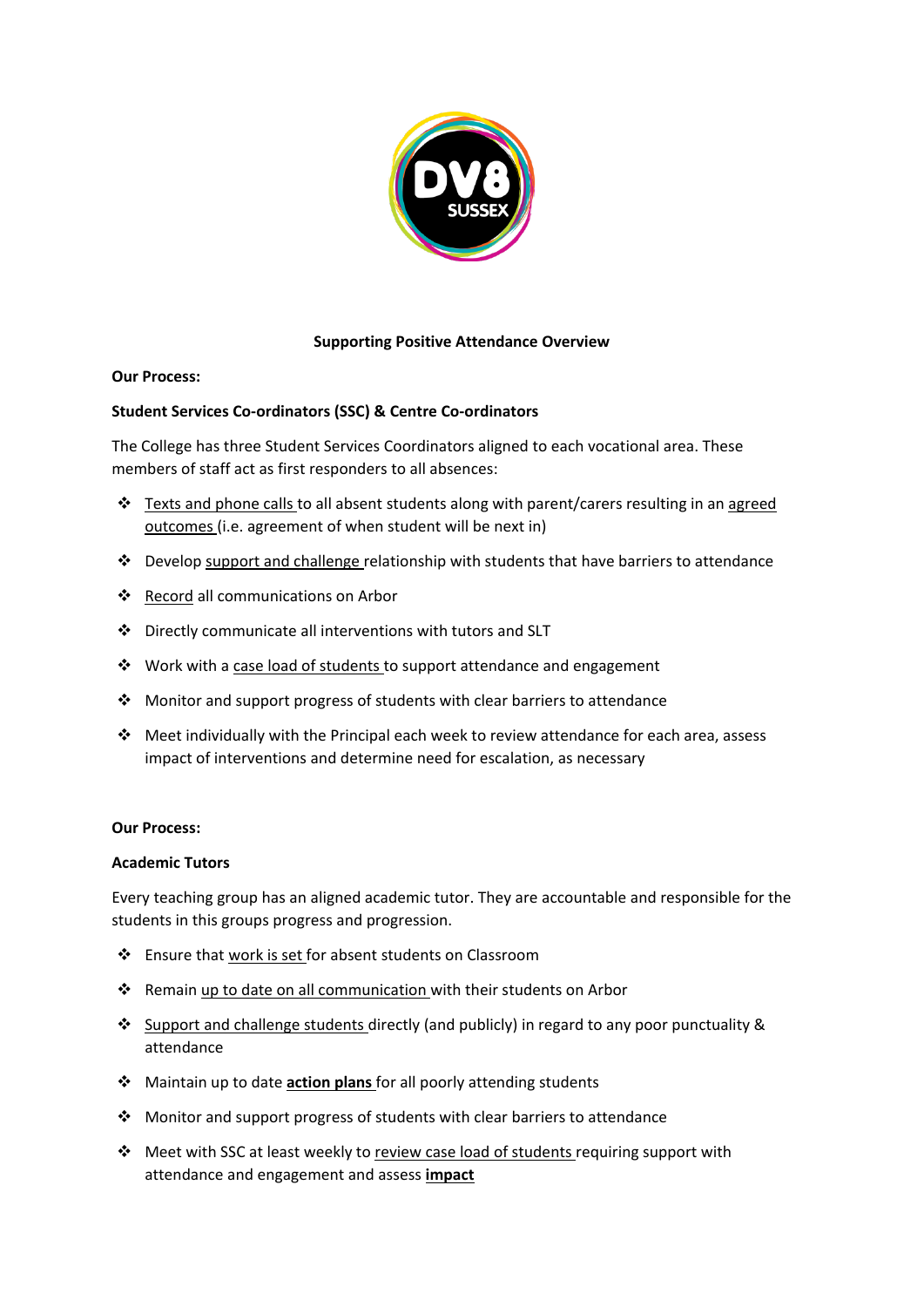❖ Meet with Head of Curriculum (vocational) on a fortnightly basis to review attendance, action plans and students agreed to be educated offsite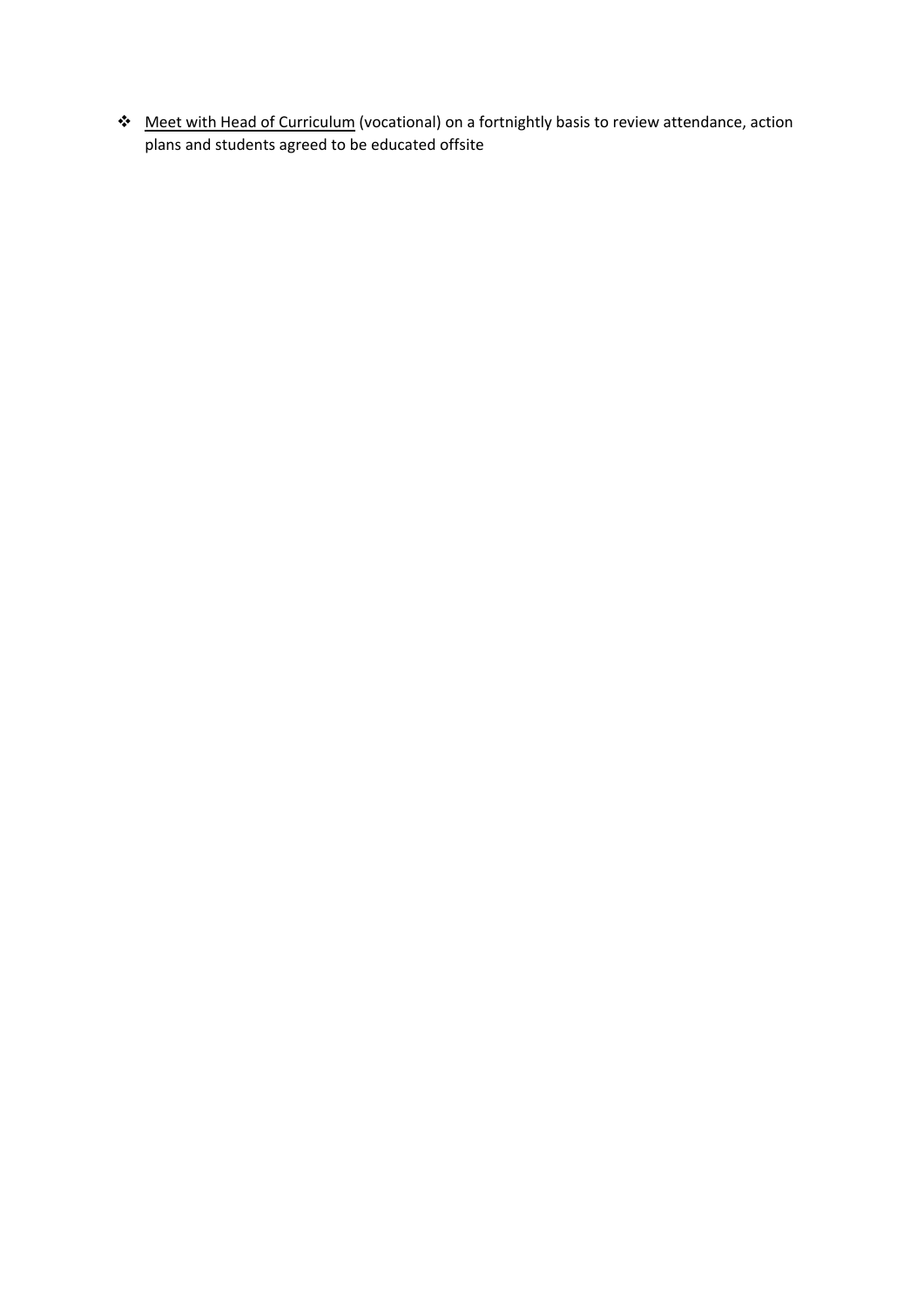### **Additional Guidance for Academic Tutors**

### Absent student with overall good attendance:

❖ On day of absence ensure that work is set and student has been emailed

## Absent student with poor attendance/on an action plan:

- ❖ On day of absence ensure that work is set and student has been emailed
- ❖ On day of absence contact student and/or parent/carer to challenge absence and confirm next attendance
- ❖ Update action plan
- ❖ Escalate to Head of Curriculum for further intervention (as needed)

#### **Our Process:**

#### **Learning Support Team:**

- ❖ Actively monitor attendance of students with an EHC plan.
- ❖ Pass on concerns to the academic tutor with any relevant information held within the department.
- ❖ Learning Support will work with academic tutors and the curriculum management team to identify barriers to attendance and follow up on actions agreed as per students' Action Plans for attendance.
- $\div$  To inform and support tutors on SEN matters that may impact on the classroom and contribute to the execution of action plans where it is appropriate to do so and support completion of action plan targets (as directed).

## **Our Process:**

## **Senior Leadership Team**

- ❖ Operations Manager Production of accurate and meaningful attendance data at group level, class level and individual level. Assurance that focus is on monitoring current attendance levels, i.e. student attendance over the last half term, to ensure declining attendance can be identified quickly and interventions can occur.
- $\dots$  Heads of Curriculum meet every week to review attendance at course level and at group level for each area, assess impact of interventions (including action plans) and determine need for escalation, as necessary
- ❖ Attendance Panel Chaired by the Principal meets every week to review attendance at course level and at group level for each area, assess impact of interventions (including action plans) and determine need for escalation, as necessary. For example, agreement of formal warnings to students and other aspects of the disciplinary process, or referral to Safeguarding panel.
- ❖ SLT Meetings Standing agenda item for all SLT meetings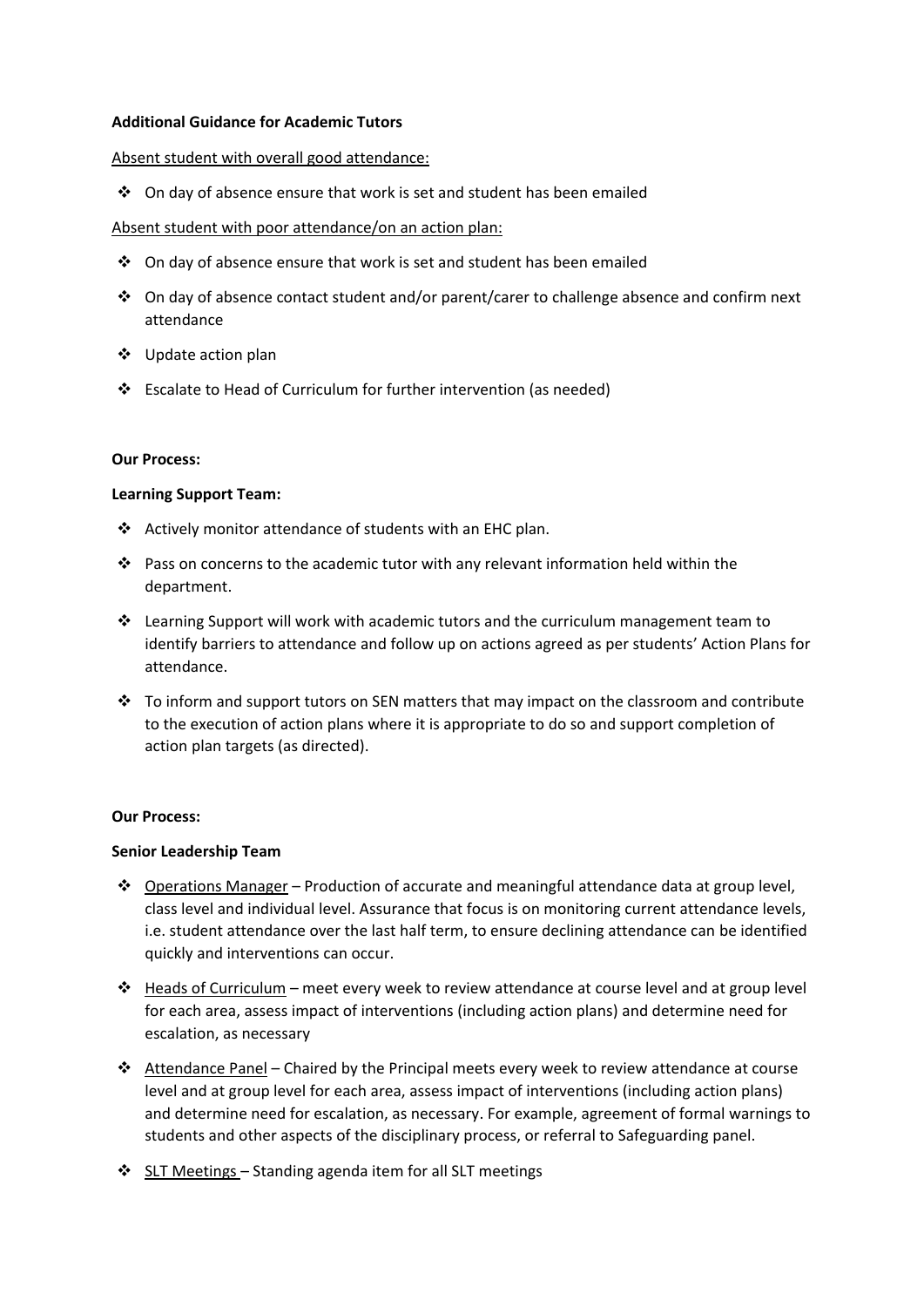- ❖ Curriculum Team Meetings Standing agenda item for all team meetings
- ❖ Celebrating Success Half termly awards for students and teaching groups with high attendance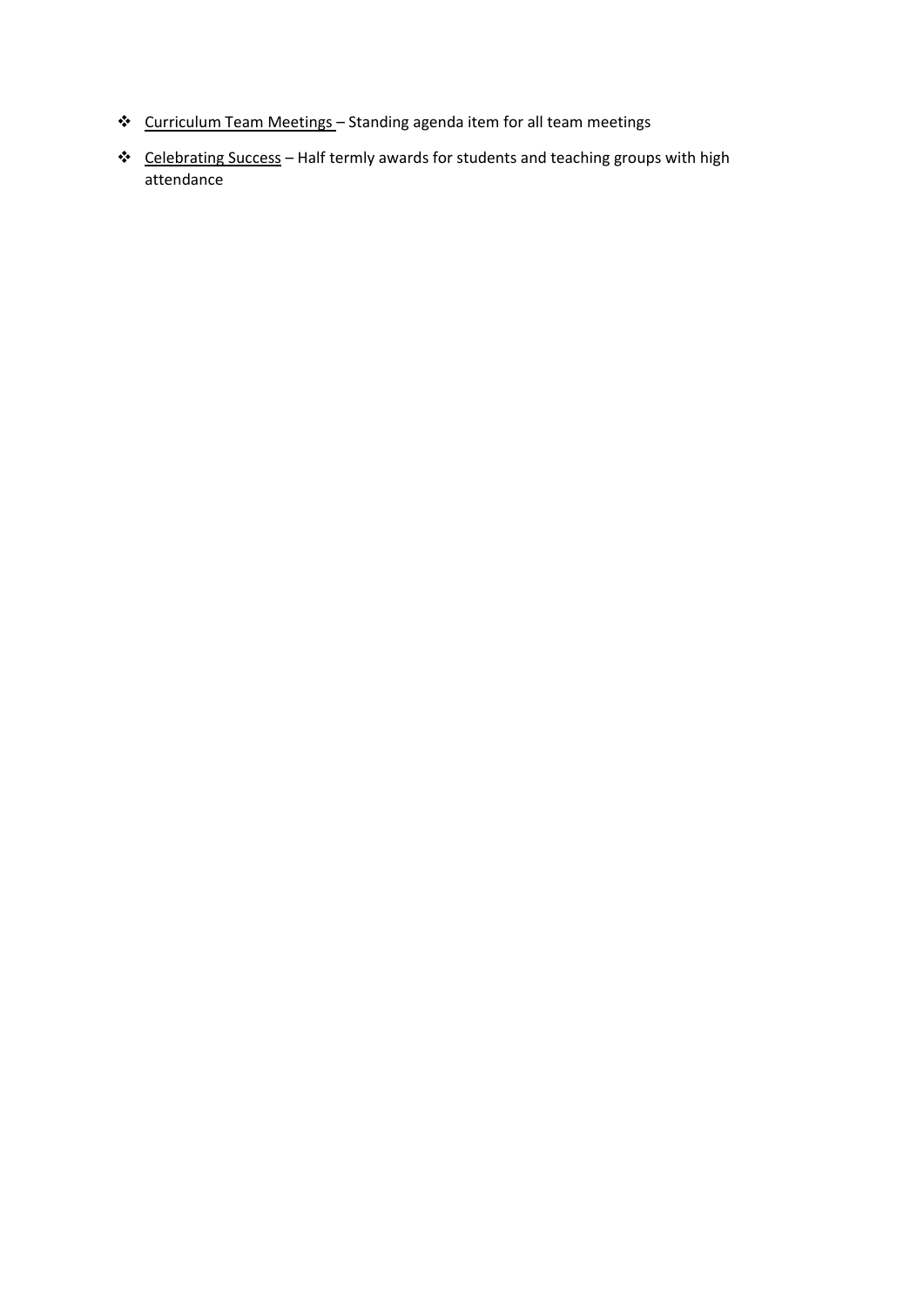# **Appendix 1: Academic Tutor By Course**

*Brighton: Games L2 Steve Luke Games L3 Yr1 Paul Oliver and Lucie Eldridge Games L3 Yr2 Paul Oliver and Steve Luke Media L2 Ilse Mikula Media L3 Ralph Bronstein Music L2 Aaron Seigel and Neil Emery Music L3 Yr1 Neil Emery Music L3 Yr2 Aaron Seigel*

*Bexhill:*

*Games L2 Lucie Eldridge Games L3 Will Ansell Media L2 Jon Renouf Music L2 and L3 Leon Fenton*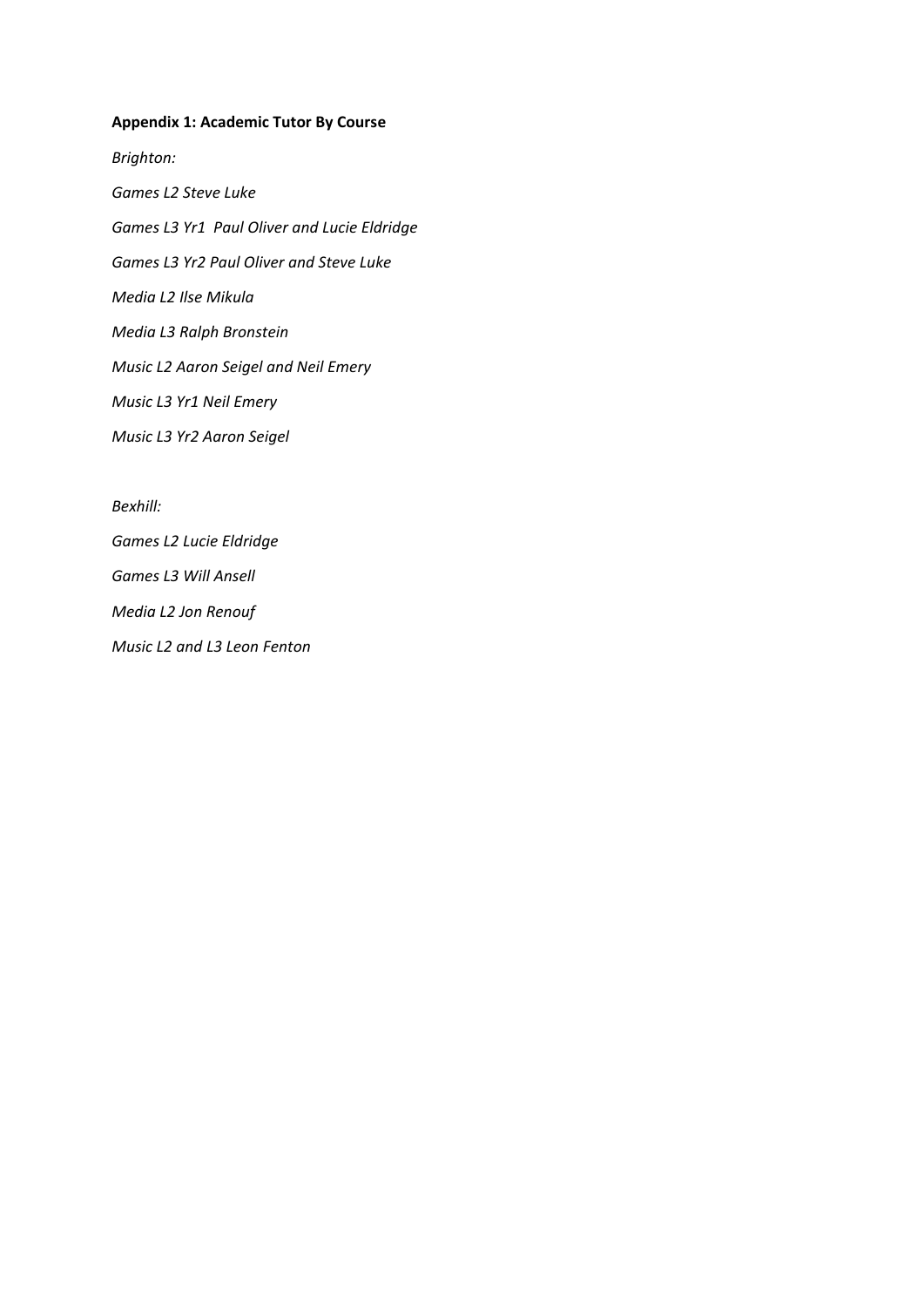## **Appendix 2: Attendance Aide Memoire**

## **Key Points for monitoring student attendance across College are identified below:**

• Does improving attendance form a focus for meetings across your college?

If so, what kind of meeting and when is attendance discussed?

- How is attendance data scrutinised across your college and who by? Where are the results of such work shared?
- Is there a focus on poor punctuality to school if so what are the consequences for students?

How is poor punctuality reported to parents?

- How much involvement do academic tutors have with helping to raise levels of attendance
- Is attendance data shared with tutors and subject teachers?
- Does attendance ever form part of SLT meetings or wider staff briefings?
- At what stage are parents involved in working with the school to help improve attendance?
- Have you introduced individual student action plans for those who have poor attendance?
- Does the SLT have a target for the centre with regards to attendance?
- Are tutor groups set an attendance target?
- What rewards are in place to recognise good and improving attendance?
- How is weekly improvement monitored and recognised?
- Is there a programme of attendance rewards?